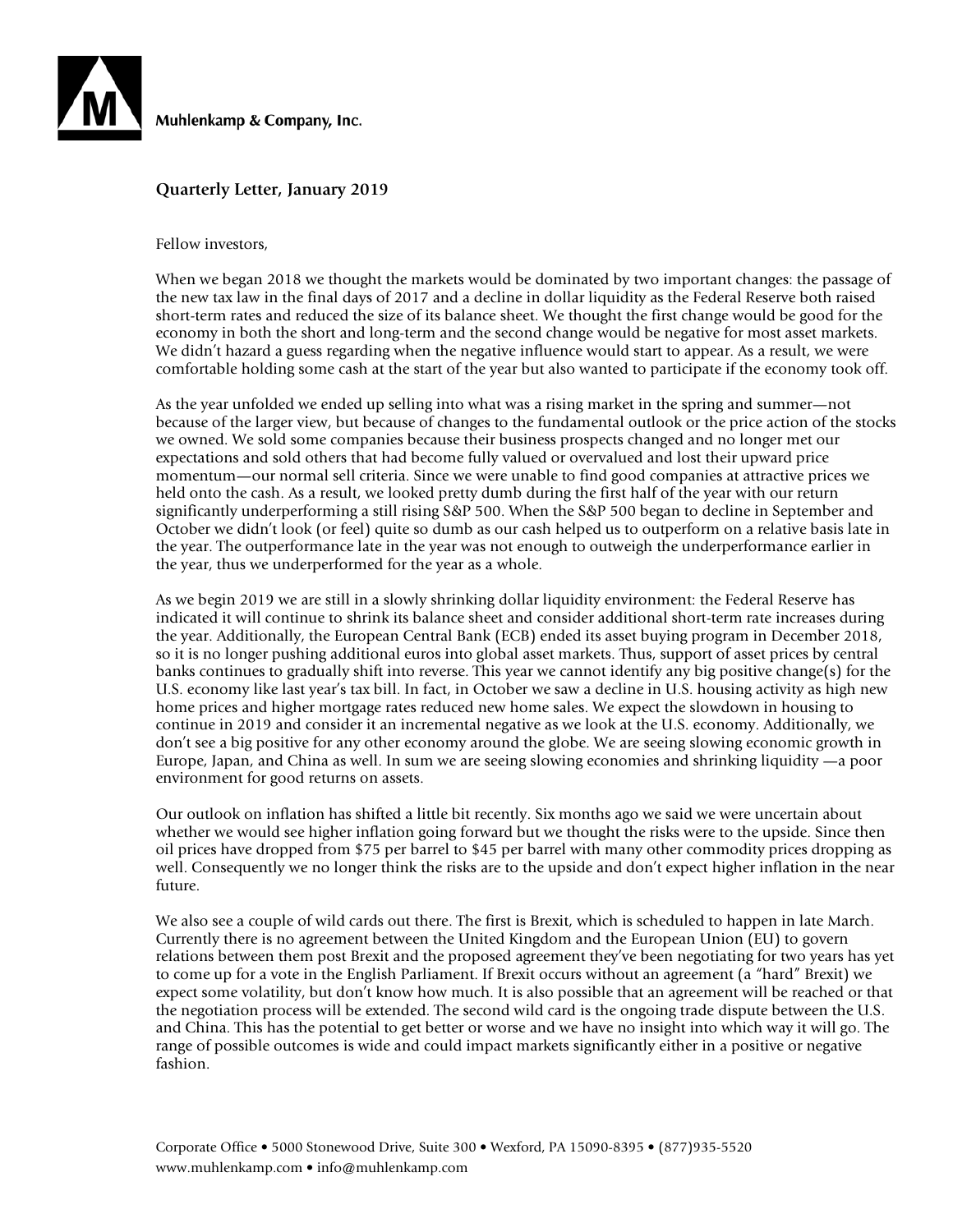

#### Muhlenkamp & Company, Inc.

As the New Year begins we have plenty of cash available to invest but are in no hurry to put it to work. We will continue to methodically search for good investment opportunities and will be patient until we find them.

Until next quarter…

left Mullerhay

Ron Muhlenkamp and Jeff Muhlenkamp

*The comments made by Ron and Jeff Muhlenkamp in this commentary are opinions and are not intended to be investment advice or a forecast of future events.*

**Central Bank** is the entity responsible for overseeing the monetary system for a nation (or group of nations). The central banking system in the U.S. is known as the Federal Reserve (commonly referred to "the Fed"), composed of twelve regional Federal Reserve Banks located in major cities throughout the country. The main tasks of the Fed are to supervise and regulate banks, implement monetary policy by buying and selling U.S. Treasury bonds, and steer interest rates.

**Federal Funds Rate** is the interest rate at which depository institutions lend balances at the Federal Reserve to other depository institutions overnight. It is the interest rate banks charge each other for loans.

**S&P 500** is a widely recognized, unmanaged index of common stock prices. The S&P 500 is weighted by market value and its performance is thought to be representative of the stock market as a whole. *One cannot invest directly in an index.*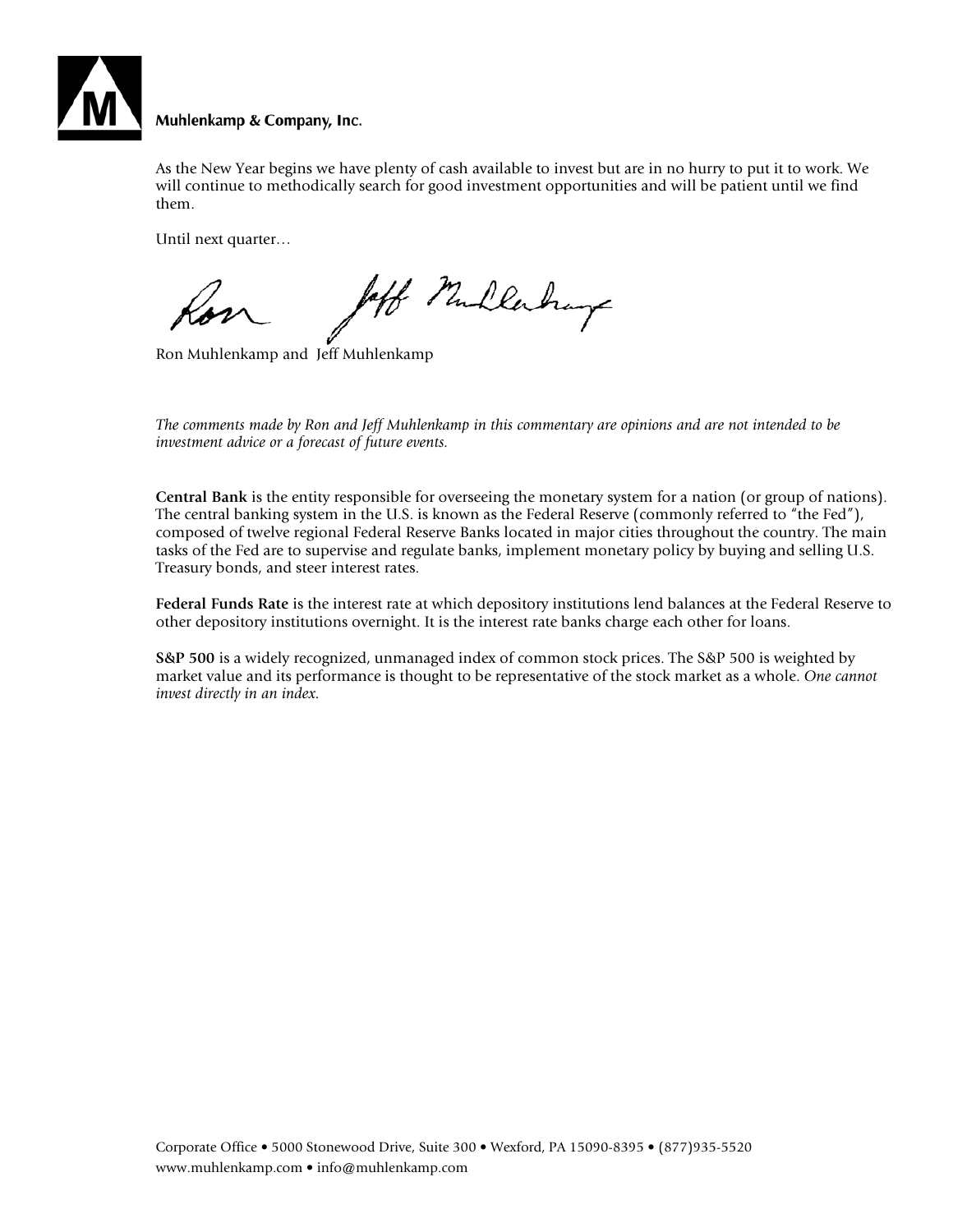# **Muhlenkamp**SMA **All-Cap Value**

# **For the period ended 12/31/2018**

*Muhlenkamp & Company's All-Cap Value SMA (Separately Managed Account) is designed for investors' accounts over \$100,000. We employ full discretion, applying fundamental analysis.*

# **Investment Objective**

We seek to maximize total after-tax return through capital appreciation, and income from dividends and interest, consistent with reasonable risk.

# **Investment Strategy**

We invest in undervalued assets wherever they may be found. Typically, this results in holding a portfolio of companies we believe are materially undervalued by the market. Bonds may be included in the portfolio if they are a good investment.

# **Investment Process**

We start with a bottom-up scan of domestic companies, typically looking at most U.S. companies at least four times per year. We add to that an understanding of the sector dynamics in which companies are operating, an assessment of the business cycle, and a review of macroeconomic conditions.

Our primary screening metric is return on shareholder equity (ROE). We are looking for companies with stable returns that can be purchased cheaply, or for companies with improving returns that have not yet been recognized by the market.

We don't believe that a holding period of "forever" is appropriate in all cases, but are comfortable holding companies as long as they continue to meet expectations.

# **Investment Risk**

We define investment risk as the probability of losing purchasing power over long periods of time, which is quite different from Wall Street's definition of price volatility in very short periods of time. Taxes, inflation, and spending will ALL impact the purchasing power of your assets.



**Muhlenkamp & Company, Inc.** Intelligent Investment Management

# **All-Cap Value Composite Performance (Net of Fees)**

|                               |                 |             | Annualized <b>Annualized</b> |                 |                  |                  |  |
|-------------------------------|-----------------|-------------|------------------------------|-----------------|------------------|------------------|--|
|                               | Year to<br>Date | One<br>Year | Past 3<br>Years              | Past 5<br>Years | Past 10<br>Years | Past 15<br>Years |  |
| Return                        | $-12.45\%$      | $-12.45\%$  | $-0.88\%$                    | 0.14            | $6.82\%$         | 2.70%            |  |
| S&P 500 Total Return*         | $-4.38\%$       | $-4.38\%$   | 9.26%                        | 8.49%           | $13.12\%$        | $7.77\%$         |  |
| <b>Consumer Price Index**</b> | $2.24\%$        | 2.18%       | $2.02\%$                     | $1.58\%$        | $1.72\%$         | $2.10\%$         |  |

\* The S&P 500 is a widely recognized, unmanaged index of common stock prices. The figures for the S&P 500 reflect all dividends reinvested but do not reflect any deductions for fees, expenses, or **taxes. One cannot invest directly in an index.**

 \*\* Consumer Price Index (CPI) – As of November 2018 – U.S. CPI Urban Consumers NSA (Non-Seasonally Adjusted), Index. The Consumer Price Index tracks the prices paid by urban consumers for goods and services and is generally accepted as a measure of price infl ation. Price infl ation affects consumers' purchasing power.

Consolidated performance with dividends and other earnings reinvested. Performance figures reflect the *deduction of broker commission expenses and the deduction of investment advisory fees. Such fees are described in Part II of the adviser's Form ADV. The advisory fees and any other expenses incurred in the management of the investment advisory account will reduce the client's return. It should not be assumed that recommendations made in the future will be profi table or will equal the performance of the above accounts. A list of all security recommendations made within the past twelve months is available upon request.*

# **Top Twenty Holdings**

|                                      |                                            | $%$ of Net |
|--------------------------------------|--------------------------------------------|------------|
| Company                              | Industry                                   | Asset      |
| Microsoft Corporation                | Software                                   | 4.39%      |
| UnitedHealth Group Inc.              | Healthcare Providers & Services            | 4.21%      |
| Apple Computer Inc.                  | Technology Hardware, Storage & Peripherals | 3.87%      |
| Alliance Data Systems Corporation    | <b>IT Services</b>                         | 3.61%      |
| AutoZone, Inc.                       | Specialty Retail                           | 3.37%      |
| Cameco Corporation                   | Oil, Gas, & Consumable Fuels               | 3.32%      |
| Annaly Capital Management Inc.       | Real Estate Investment Trusts              | 3.11%      |
| Microchip Technology                 | Semiconductors & Semiconductor Equipment   | 3.11%      |
| Celanese Corporation - Series A      | Chemicals                                  | 3.06%      |
| Gilead Sciences, Inc.                | Biotechnology                              | 3.03%      |
| SPDR Gold Shares                     | Exchange Traded Funds                      | 2.92%      |
| DowDuPont, Inc.                      | Chemicals                                  | 2.79%      |
| Invesco Buyback Achievers            | Exchange Traded Funds                      | 2.72%      |
| Biogen Idec Inc.                     | Biotechnology                              | 2.52%      |
| McKesson Corporation                 | Health Care Providers & Services           | 2.42%      |
| Cognizant Technology Solutions Corp. | <b>IT Services</b>                         | 2.29%      |
| Alerian MLP ETF                      | Exchange Traded Funds                      | 2.26%      |
| Federated Investors, Inc. - Class B  | Capital Markets                            | 2.18%      |
| Cigna Corporation                    | Healthcare Providers & Services            | 2.08%      |
| Pfizer Inc.                          | Pharmaceuticals                            | 1.97%      |
|                                      |                                            |            |

*Composite holdings are subject to change and are not recommendations to buy or sell any security.*

*Composite Top Twenty Holdings are presented as supplemental information to the fully compliant presentation on the next page.*

*Return on Equity (ROE) is a company's net income (earnings), divided by the owner's equity in the business (book value).*